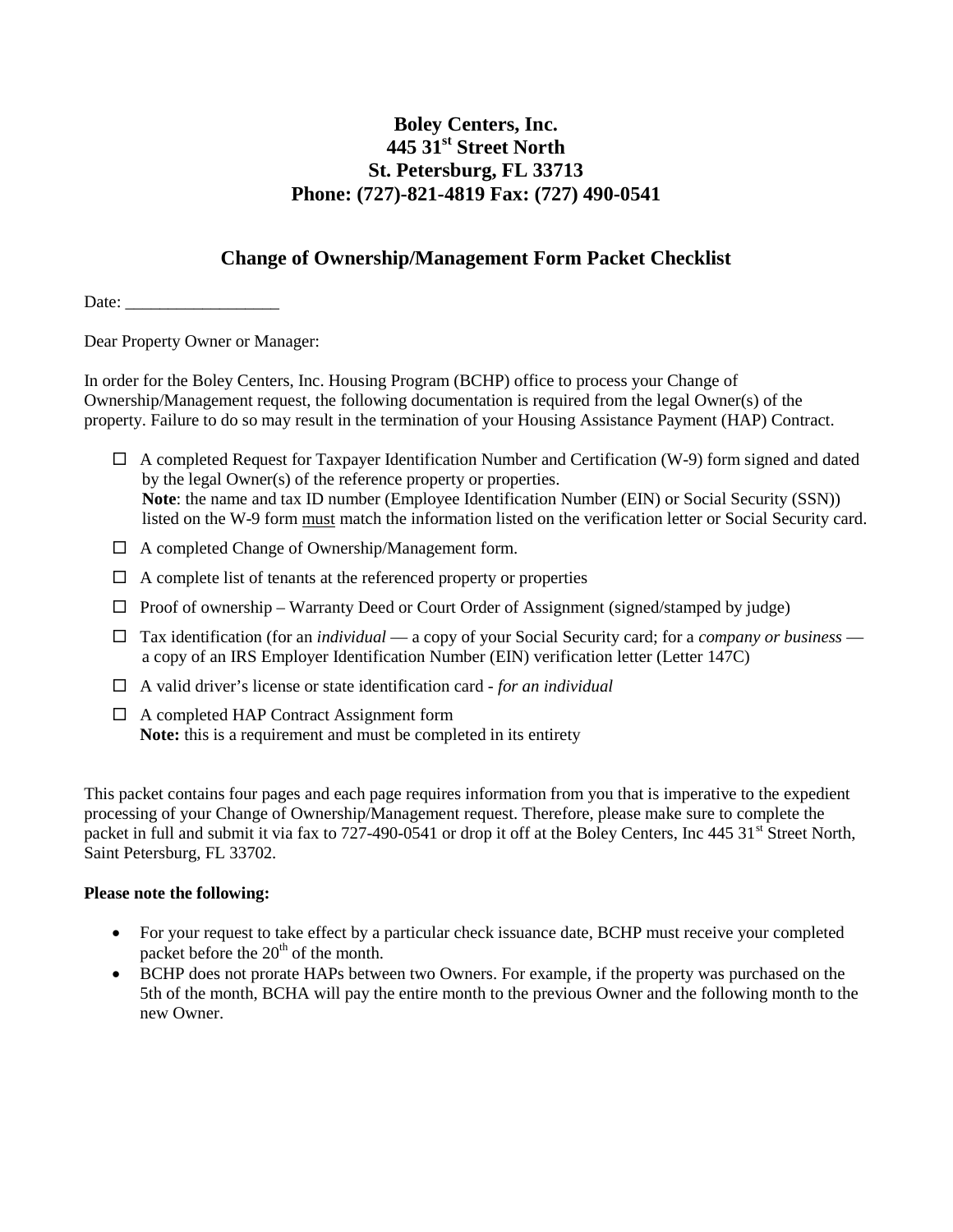# **Boley Centers, Inc. 445 31st Street North St. Petersburg, FL 33713 Phone: (727)-821-4819 Fax: (727) 490-0541**

#### **Change of Ownership/Management Form Packet**

This document serves as notice of a Change of Ownership / Management *(circle one)* for the following property or properties that participate in CHA's HCV Program:

| <b>Street Address</b>                          | City | <b>State ZIP Code</b>                                                                                                            |
|------------------------------------------------|------|----------------------------------------------------------------------------------------------------------------------------------|
| <b>Street Address</b>                          | City | <b>State ZIP Code</b>                                                                                                            |
| <b>Street Address</b>                          | City | <b>State ZIP Code</b>                                                                                                            |
|                                                |      | <b>Reason for Change:</b> $\square$ Sale of Property $\square$ Quit Claim $\square$ Inheritance $\square$ New Management Company |
| <b>New Property Owner/Manager Information:</b> |      |                                                                                                                                  |
|                                                |      |                                                                                                                                  |
|                                                |      |                                                                                                                                  |
|                                                |      |                                                                                                                                  |
|                                                |      | Primary — Work/Home/Cell (circle one) Secondary — Work/Home/Cell (circle one)                                                    |
|                                                |      |                                                                                                                                  |
|                                                |      | Social Security Number or Employer Identification Number <i>(MUST match W-9 form)</i> :                                          |
|                                                |      |                                                                                                                                  |

\_\_\_\_\_\_\_\_\_\_\_\_\_\_\_\_\_\_\_\_\_\_\_\_\_\_\_\_\_\_\_\_\_\_\_\_\_\_\_\_\_\_\_\_\_\_\_\_\_\_\_\_\_ \_\_\_\_\_\_\_\_\_\_\_\_\_\_\_\_\_\_\_\_\_\_\_\_\_\_\_\_\_\_\_\_\_\_\_\_\_\_\_\_\_\_

Property Owner or Manager Signature Date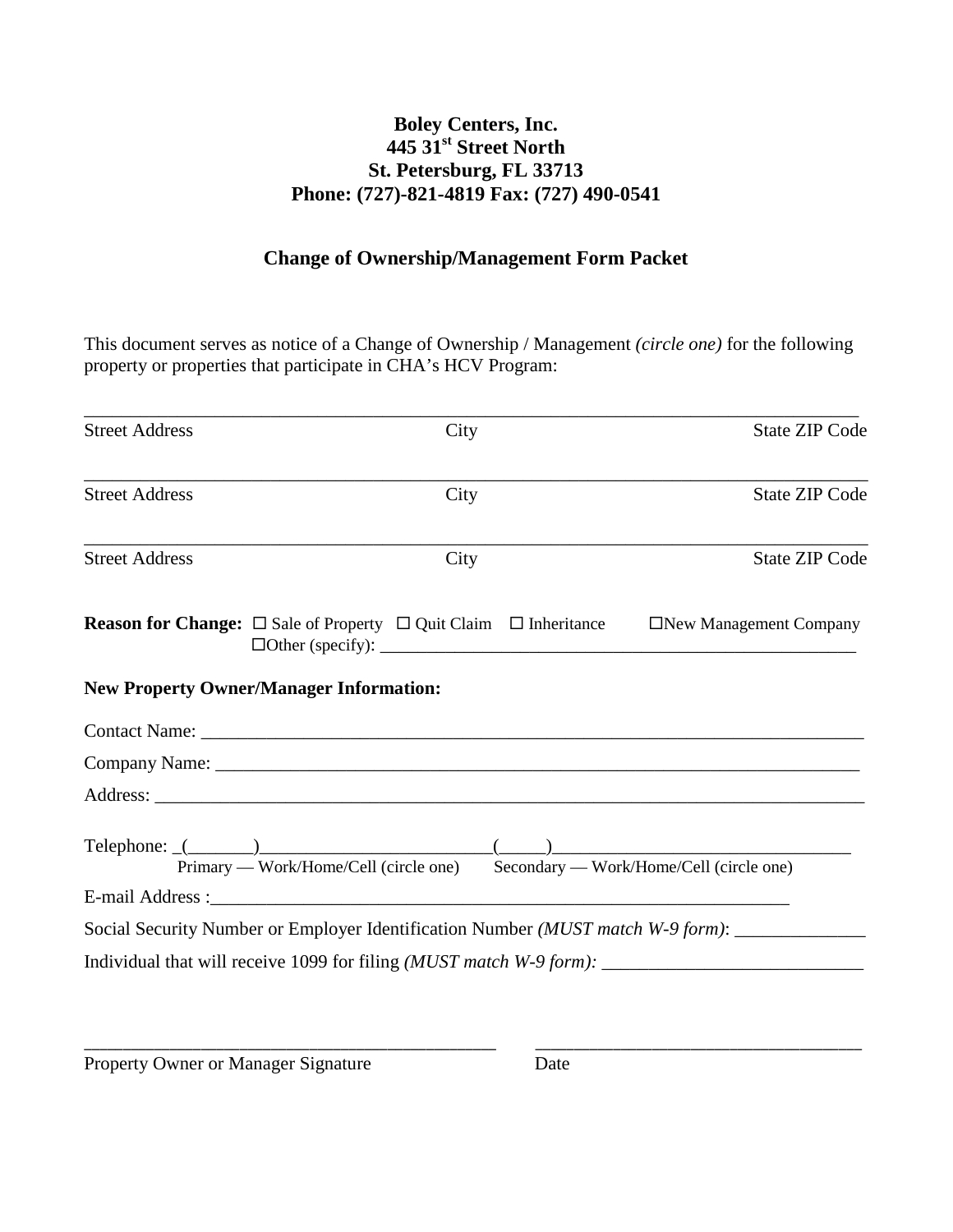Complete the list below to include all of the voucher-assisted tenants currently residing at the property. If you have more than 13 voucher-assisted tenants at the property, please make copies of this page. You may also print and attach your own computer-generated list of tenants.

#### **List of Tenants at the Property:**

| $\#$ | Name | <b>Unit Address</b> | Unit # | Relation?*                 |
|------|------|---------------------|--------|----------------------------|
| 1.   |      |                     |        | $\Box$ Yes $\Box$ No       |
| 2.   |      |                     |        | $\Box$ Yes $\Box$ No       |
| 3.   |      |                     |        | $\Box$ Yes $\Box$ No       |
| 4.   |      |                     |        | $\Box$ Yes $\Box$ No       |
| 5.   |      |                     |        | $\Box$ Yes $\Box$ No       |
| 6.   |      |                     |        | $\Box$ Yes $\Box$ No       |
| 7.   |      |                     |        | $\Box$ Yes<br>$\square$ No |
| 8.   |      |                     |        | $\Box$ Yes $\quad \Box$ No |
| 9.   |      |                     |        | $\Box$ Yes $\quad \Box$ No |
| 10.  |      |                     |        | $\Box$ Yes<br>$\square$ No |

\*A relation is defined as the owner (including a principal or other interested party) being the spouse, domestic partner, parent (mother/father), child, grandparent, grandchild, sister, or brother of any member of the household, unless BCHP has determined (and has notified the owner and the family of such determination) that approving rental of the unit, notwithstanding such relationship, would provide reasonable accommodation for a family member who is a person with disabilities.